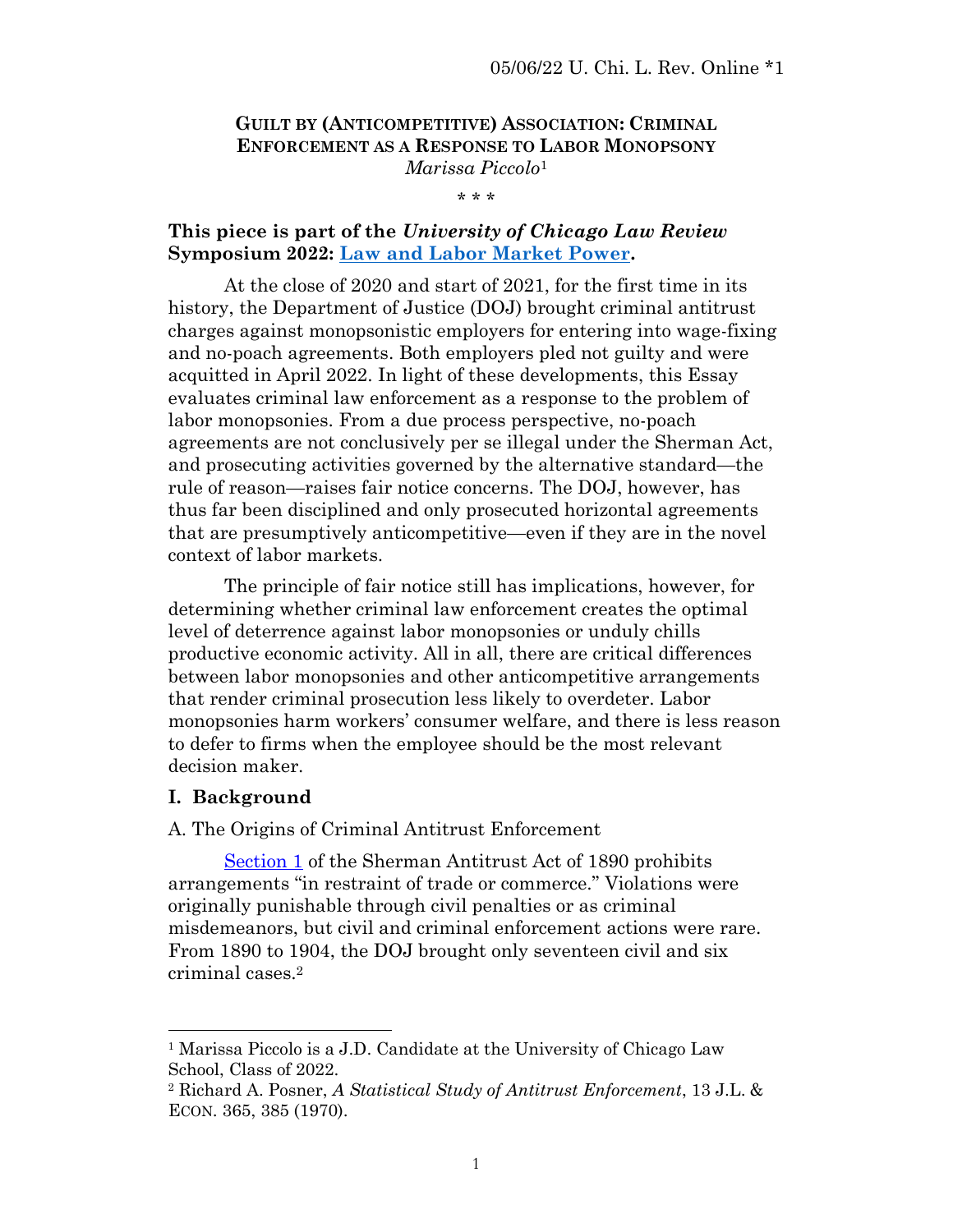A few key moments marked a turn towards criminal antitrust enforcement. One was the leadership of Assistant Attorney General Thurmon Arnold from 1938 to 1943. Arnold—a former Army lieutenant and New Deal Democrat—was of the [view](https://perma.cc/49KW-XS25) that "civil" [enforcement is] little more than a form of unemployment relief for lawyers since it carries no penalties," whereas "criminal prosecution is the only effective instrument under existing statutes." Accordingly, his [Antitrust Division](https://perma.cc/YWZ3-WCJY) "brought approximately 340 Section 1 cases, 231 of which were criminal prosecutions," targeting "old-fashioned pricefixing conspiracies" but also some "industries [like the insurance business] generally thought [to be] exempt from antitrust laws."

Another was the rise of the OPEC oil cartel and political pushback following spikes in gas prices in the 1970s. In response, Congress "made Sherman Act offenses felonies, raised the maximum corporate fine twentyfold (from \$50,000 to \$1 million) and increased maximum jail sentences for individuals from one to three years."<sup>3</sup>

Throughout, sentencing courts and DOJ officials struggled to define which violations of Section 1 should be subject to civil liability and which should instead be subject to criminal sanctions. A consensus [emerged](https://perma.cc/YWZ3-WCJY) that criminal sanctions should be reserved for Section 1 violations that are per se illegal, including "hard-core violations" like price-fixing and market allocation that are so nakedly anticompetitive they are presumed unlawful. By contrast, anticompetitive behavior with redeeming procompetitive benefits became governed by the rule of reason.

Largely in response to perceptions that Arnold had been overzealous, the DOJ [implemented](https://perma.cc/H4T8-A26Y) a policy to only criminally prosecute "willful violations" of the antitrust laws, which would occur: (1) "if the rules of law alleged to have been violated are clear and established—describing *per se* offenses" such as price-fixing, or (2) "if the acts of the defendants show intentional violations."

B. Present Day: First Criminal Prosecutions of Wage-Fixing and No-Poach Agreements

## *1. The DOJ Stakes Out Its Position.*

While the debate over the merits of civil versus criminal antitrust enforcement continued, a "litigation gap" [persisted](https://perma.cc/AVA4-Q3HX) between product- and labor-market antitrust enforcement. Following the 2008 recession, however, the Obama administration became increasingly [interested](https://perma.cc/E3SG-L8H9) in using antitrust to address wage stagnation. A "[turning](https://perma.cc/4MNE-PEYD) 

<sup>3</sup> Donald I. Baker, *The Use of Criminal Law Remedies to Deter and Punish Cartels by Bid-Rigging*, 69 GEO. WASH. L. REV. 693, 695 (2001).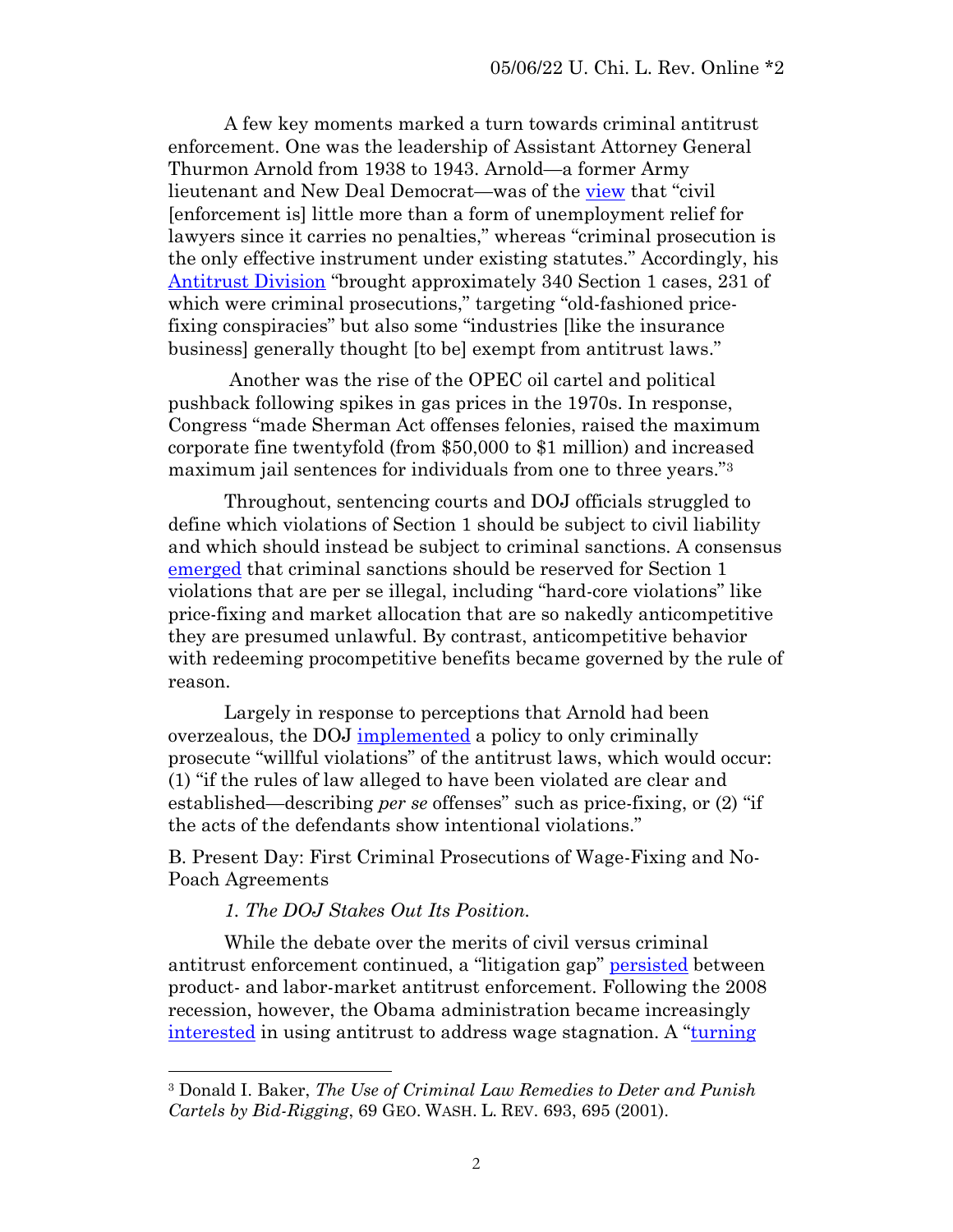[point](https://perma.cc/4MNE-PEYD)" was a 2010 civil suit against "Google, Apple, and other top Silicon Valley tech firms for agreeing not to solicit each other's software engineers," which eventually resulted in an over \$400 million dollar payout to victims.

With an eye toward future criminal enforcement, the Obama Administration's DOJ and Federal Trade Commission issued a [joint](https://perma.cc/J626-JRSR)  [guidance document](https://perma.cc/J626-JRSR) in October 2016 alerting human-resources professionals that "the DOJ intends to proceed criminally against naked wage-fixing or no-poaching agreements" because they "are per se illegal." This decision to limit criminal liability to only per se violations aligned with longstanding DOJ policy. Specifically, the guidance document distinguished between per se violations and agreements "reasonably necessary to a larger legitimate collaboration between the employers," seemingly referring to agreements amongst franchisors and franchisees thought to be entitled to the rule of reason.

In a 2019 [civil suit,](https://perma.cc/N3KF-UF45) the DOJ fleshed out its position, stating that "franchise no-poach agreements that are ancillary" are entitled to ruleof-reason review, whereas "the per se rule applies if the no-poach agreement is a naked horizontal restraint." In that case, the plaintiffs [argued](https://perma.cc/CVA4-S99E) that these agreements resembled traditional cartel collusion. Conversely, the DOJ Antitrust Division intervened on behalf of the defendants to maintain that "the restrictions were vertical restraints" imposed by the franchisor and, even if they could be characterized as "horizontal no-hire agreement between franchisees . . . [they] would still be considered ancillary if reasonably necessary to the legitimate franchise collaboration."

This prompted the question: what "collaborations" beyond franchise agreements are entitled to rule-of-reason analysis because they are "vertical" or "ancillary to certain legitimate agreements?" Despite—but more likely because of—this uncertainty, the DOJ has thus far been disciplined in only prosecuting activity that is presumptively anticompetitive and therefore per se illegal—even if courts have not definitively held so yet.

#### *2. The First Indictments:* Jindal *and* DaVita*.*

Wage-fixing cases amongst nonfranchising entities present the strongest candidates for per se treatment. Accordingly, the DOJ [brought](https://perma.cc/T7GN-T9RD) its very first criminal case against a labor monopsony engaged in such conduct in *United States v. Jindal* (E.D. Tex. 2020). Neeraj Jindal owned a physical therapist staffing company and was alleged to have conspired with the owner of a competing company to "provide. and receive<sup>[]</sup> non-public rates paid to" employees, "communicate<sup>[]</sup> about rate decreases; discuss[ ] and agree[ ] to decrease rates paid to"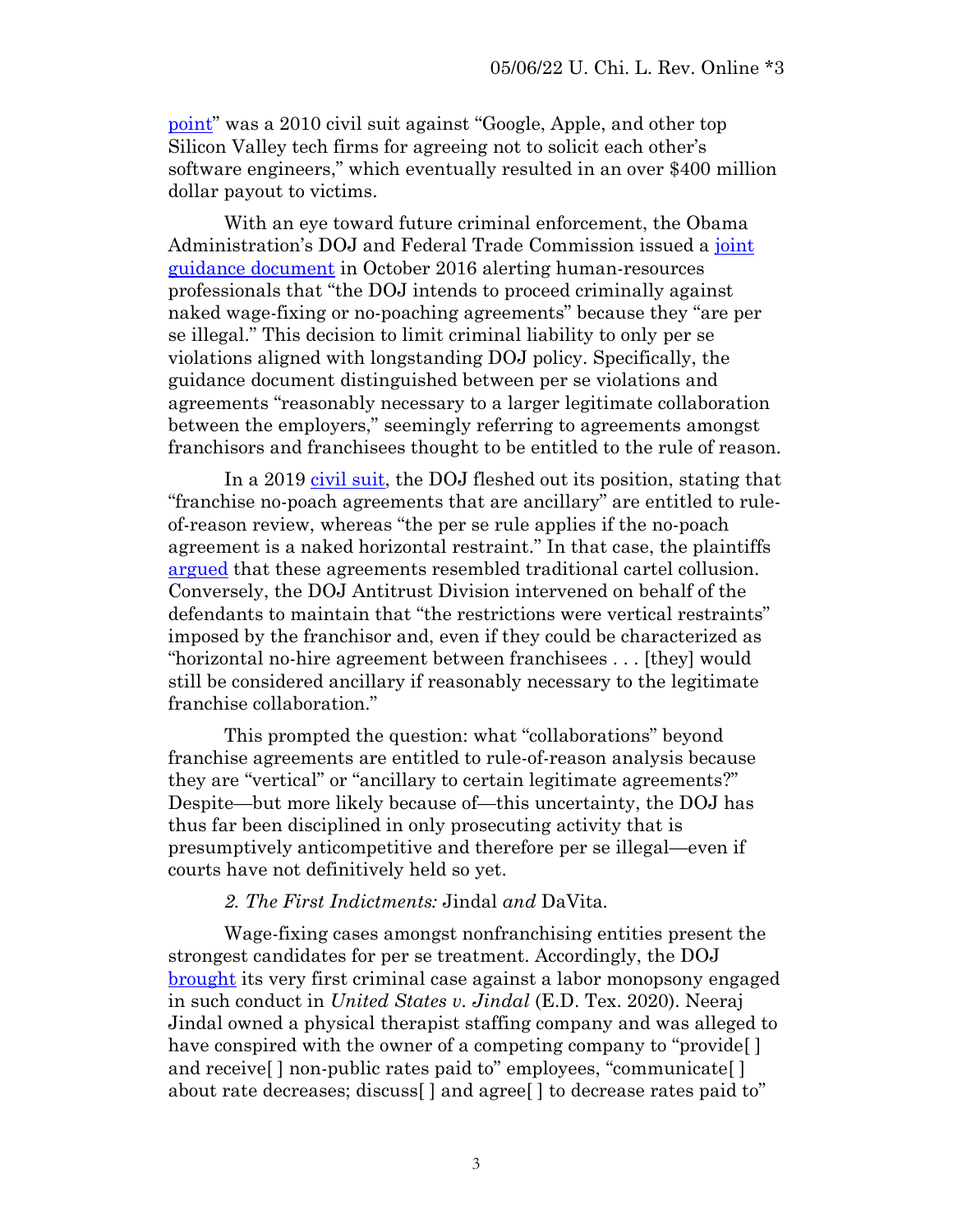employees and "implement[ ] rate decreases in accordance with the agreement reached." The DOJ identified smoking-gun text messages among competing business owners stating "I think we're going to lower [employee] rates" and "I'll do it with u"—and even one including a thumbs-up emoji. In [rejecting](https://perma.cc/5UJM-TDJV) defendants' motion to dismiss, the court held that the conduct was "perilously close" to price-fixing. In reality, "perilously close" is an undersell: the only difference between pricefixing and wage-fixing is that the latter exists in the context of labor monopsonies rather than market monopolies. The defendant won an acquittal at trial, however, suggesting that despite strong evidence of wrongdoing, juries may not ["find anticompetitive conduct in labour](https://globalcompetitionreview.com/gcr-usa/department-of-justice/jindal-gives-first-look-jury-views-labour-market-cases?utm_source=Jindal%2Bgives%2Bfirst%2Blook%2Binto%2Bjury%2Bviews%2Bon%2Blabour%2Bmarket%2Bcases&utm_medium=email&utm_campaign=GCR%2BUSA%2BBriefing)  [markets serious enough to merit a criminal conviction."](https://globalcompetitionreview.com/gcr-usa/department-of-justice/jindal-gives-first-look-jury-views-labour-market-cases?utm_source=Jindal%2Bgives%2Bfirst%2Blook%2Binto%2Bjury%2Bviews%2Bon%2Blabour%2Bmarket%2Bcases&utm_medium=email&utm_campaign=GCR%2BUSA%2BBriefing)

Prosecutions for entering into no-poach agreements are more complex. It is contested whether all no-poach agreements are presumptively anticompetitive and therefore should be per se illegal. Unlike wage-fixing, no-poach agreements are not as "perilously close" to price-fixing, which is traditionally considered a clear cartel activity. Further, no-poach agreements are common in the franchisor-franchisee context because they arguably facilitate training and uniformity across branches. After all, in 2019 the DOJ [staked](https://perma.cc/N3KF-UF45) out its position that "the typical franchise relationship itself is a legitimate business collaboration" and likely valid under the rule of reason.

Accordingly, the district court presiding over the first criminal prosecution of a no-poach agreement was skeptical of the DOJ's position. In *United States v. DaVita* (D. Colo. 2021), the DOJ brought [criminal](https://perma.cc/8MFE-3ZDV) [charges](https://perma.cc/S7HR-UQ86) against a healthcare company, DaVita Inc.; its CEO, Kent Thiry; and its competitor Surgical Care Affiliates (SCA). Like in *Jindal*, there were smoking-gun emails, such as "I thought there was a gentlemen's agreement between us [SCA] and DaVita about poaching talent." In opposing the defendants' motion to dismiss, the government repeated its 2019 position that no-poach franchise agreements "raise unique ancillarity issues" and are "exempt from the per se rule" but argued that the collusive behavior at issue was different and amounted to a naked agreement among competitors not to compete.<sup>4</sup>

Judge R. Brooke Jackson, in <u>denying</u> the defendants' motion to dismiss, did not adopt the clear line rule advocated for by the DOJ exempting franchise no-poach agreements and relegating others to per se treatment. She instead characterized per se treatment of no-poach agreements as generally unwarranted. [Taking](https://perma.cc/B5UX-SNJG) a "middle ground approach, Judge Jackson [held](https://perma.cc/TR73-LSDM) that "if naked non-solicitation

<sup>4</sup> Opposition to Defendants' Motion to Dismiss at 14, *United States v. DaVita Inc.*, 2022 WL 266759 (D. Colo. Jan. 28, 2022) (No. 21-00229).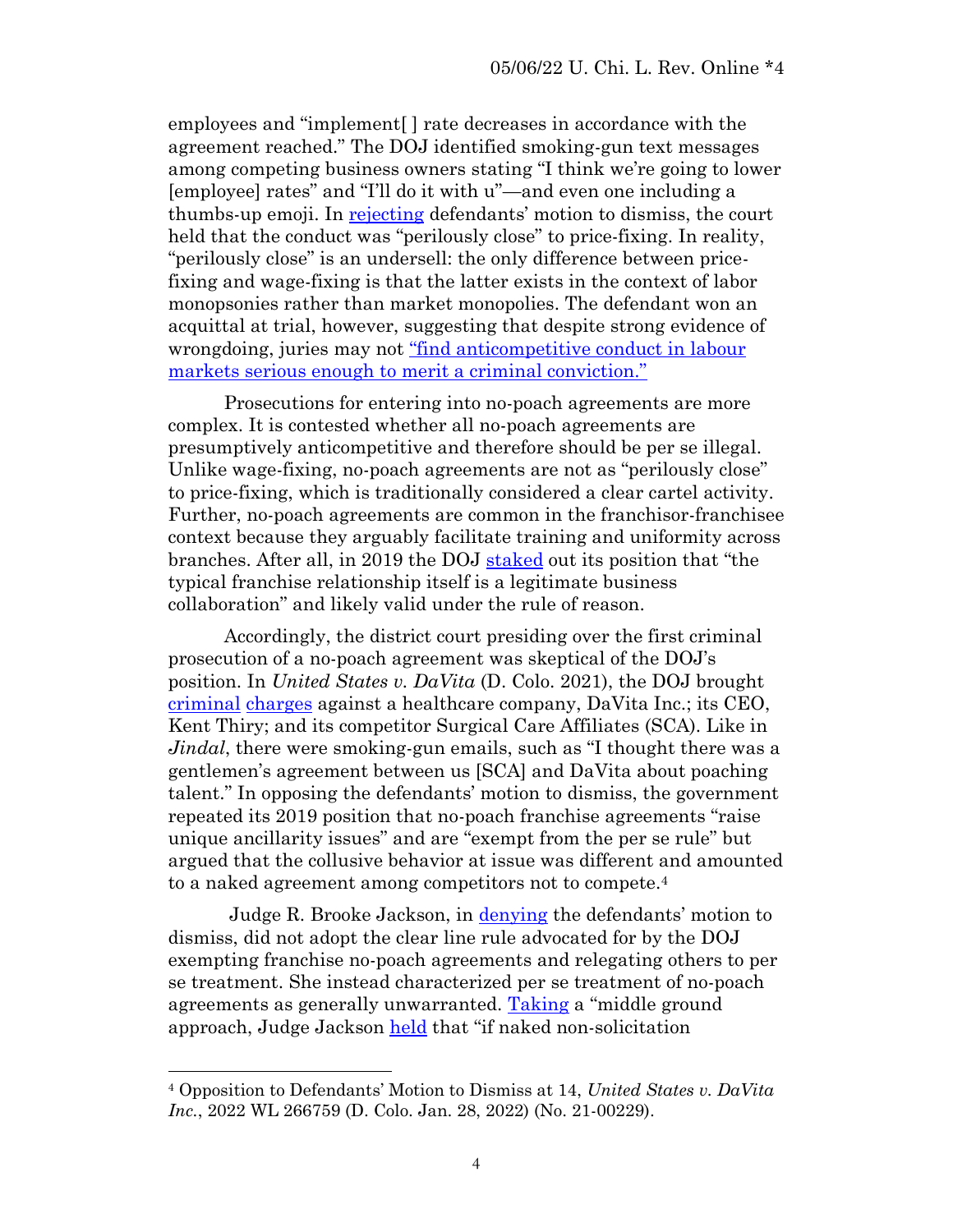agreements or no-hire agreements allocate the market, they are per se unreasonable." But because "the indictment does allege that the nonsolicitation agreement allocated the market," Judge Jackson allowed the case to go forward. But eventually, *DaVita* also ended in acquittal in [April 2022,](https://www.reuters.com/business/healthcare-pharmaceuticals/davita-its-former-ceo-acquitted-antitrust-charges-2022-04-15/) meaning the DOJ has lost the first two criminal cases it has brought.

## **II. A Lack of Fair Notice?**

There is a colorable due process concern that defendants did not have fair notice that their monopsonistic conduct was unlawful. Although the concept of fair notice might bear on whether these criminal prosecutions are optimal from a deterrence perspective—as discussed in the next Part—a due-process challenge along these lines would be unavailing. The [text](https://www.law.cornell.edu/uscode/text/15/1) of the Sherman Act is vague, only prohibiting arrangements "in restraint of trade." *[United States v.](https://perma.cc/A8DV-G8RJ)  [Lanier](https://perma.cc/A8DV-G8RJ)* (1997) tells us, however, that we must consider whether the statute "as construed" renders "it reasonably clear at the relevant time that the defendant's conduct was criminal." Therefore, defendants charged with per se [violations](https://perma.cc/6GMA-5EDV) cannot tenably raise a void-forvagueness argument. On the other hand, those engaged in conduct subject to the rule of reason arguably can given the rule of reason's intensively fact-specific and nebulous inquiry. As Professor Daniel Sokol [put it](https://perma.cc/396P-C4DZ), "the lack of developed antitrust case law as to the rule of reason amplifies the potential vagueness of the application of criminal sanctions." After all, it is DOJ policy to not bring charges against activity entitled to the rule of reason.

Accordingly, the activities prosecuted thus far qualify as per se violations of Section 1. In *[Jindal](https://perma.cc/5UJM-TDJV)*, the DOJ analogized defendants' wage-fixing to price-fixing—perhaps the seminal horizontal agreement in restraint of trade. Over a century of U.S. case law has firmly established the per se illegality of price-fixing. Notably, the fact that wages—the price of labor—are at issue means that the application of Section 1 in *Jindal* is novel, but that fact alone does not render the statute unacceptable from a Fifth Amendment perspective. As the court noted, "the lack of criminal judicial decisions only indicates Defendants' unlucky status as the first two individuals that the Government has prosecuted for this type of conduct."

The same holds true for the first prosecution of a no-poach agreement in *[DaVita](https://perma.cc/TR73-LSDM)*. Despite the court's initial skepticism, the pertinent agreement is one among competitors to not recruit one another's employees. No-poach agreements thus closely resemble nonsolicitation agreements to carve up a market and not pursue another's customers, which have historically been regarded as per se illegal.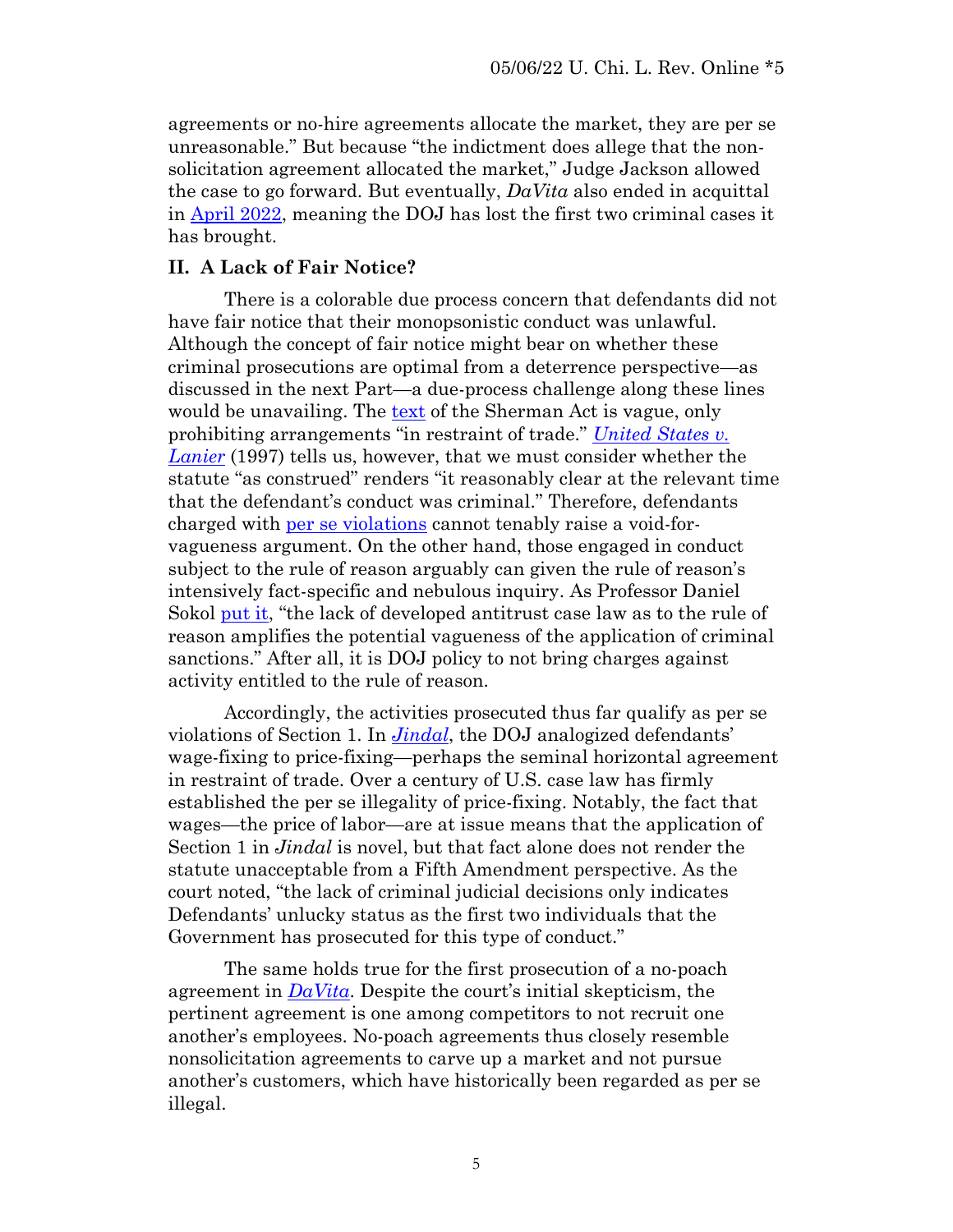Although parties to some no-poaching agreements have a stronger claim that the rule of reason governs—and therefore a stronger void-for-vagueness claim if prosecuted—the DOJ has avoided prosecuting them. The closest call was the latest [prosecution](https://perma.cc/36B7-CZW4) in *United States v. Patel* (D. Conn. 2021), where five senior executives of outsource engineering suppliers entered into no-poach agreements. Because each of the suppliers had a contract with the same major aerospace company in Connecticut, there was a [plausible argument](https://perma.cc/B5UX-SNJG) that a "vertical relationship between the aerospace company and each of the engineering suppliers" existed. This would have rendered the nopoach agreements reasonably ancillary to a legitimate business endeavor, such as maintaining the "allocat[ion of] employees working on projects for the company." Even with this gloss, the known facts reveal that the scope of the no-poach agreements was broad and covered all employees, not just ones involved with the aerospace company. For example, an [email](https://perma.cc/36B7-CZW4) from the CEO of one supplier to another stated: "Our general aim is NOT to recruit from the local 'competition' because no one wins; salaries rise, the workforce get [sic] unstable, and our margins all get hurt." The Sherman Act patently bars this protectionism.

If the DOJ was to pursue charges for conduct squarely entitled to rule-of-reason review, there would be greater due process concerns. Of course, it is unlikely that many loss-averse prosecutors would do so given the substantial obstacles to a successful prosecution of such conduct. It is difficult, if not impossible, to prove that conduct does not have any procompetitive benefits beyond a reasonable doubt. As Professor Lawrence Sloan [notes](https://perma.cc/U29Z-QTSX), "the rule of reason in operation is based on doubt, due to shifting burdens of proof for plaintiff and defendant."

The more serious concern attends prosecuting and trying activity under a per se theory that should be entitled to rule of reason. The DOJ has sought to avoid this, distinguishing between per se violations and agreements "reasonably necessary to a separate, legitimate business transaction or collaboration between the companies." But that line is not so clear. As *[DaVita](https://perma.cc/TR73-LSDM)* shows, even activity that is ultimately entitled to per se treatment requires a preliminary inquiry resembling the rule-of-reason analysis. Therefore, even if the lack of notice is insufficient to raise constitutional issues, there might still be a literal lack of notice that might affect how parties behave and chill economically productive behavior. The DOJ attempted to avoid this by releasing its 2016 Guidance, but there is no doubt the recent criminal prosecutions were more attention-grabbing for employers.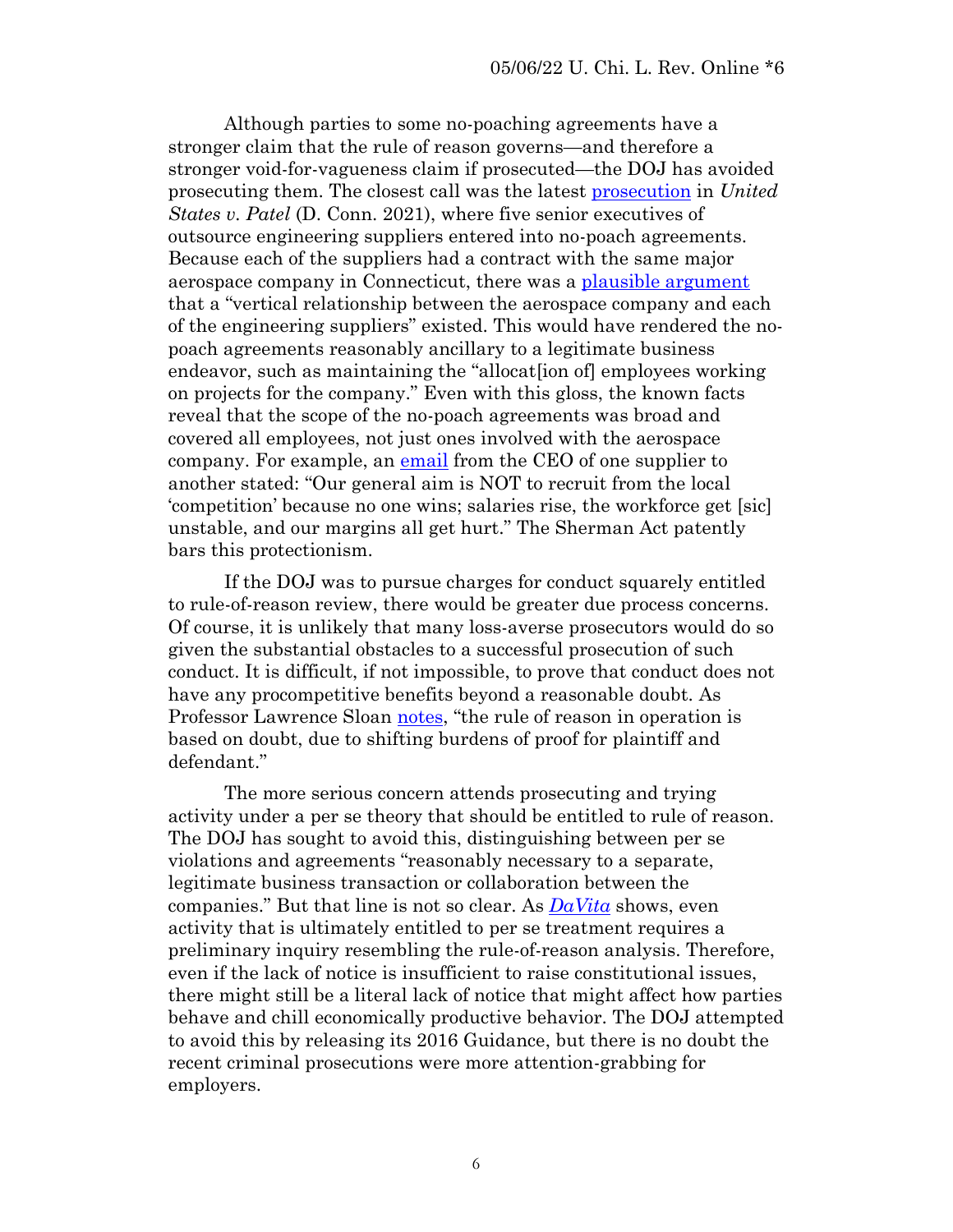# **III. Finding Optimal Deterrence**

Proceeding on the assumption that labor monopsonies are harmful and lead to reduced wages, more rigorous antitrust enforcement is needed. But is criminal enforcement well suited to the task of achieving the optimal level of deterrence?

One theory against criminal liability is that civil enforcement will do the trick if properly pursued. Criminalization raises the cost of engaging in illegal activity. On some <u>occasions</u>, it brings society "closer to [the] optimal [level of] deterrence because it increases the severity of penalties." This is only true, however, when the preexisting penalties were inadequate, not when they have simply laid dormant in the [way](https://perma.cc/4MNE-PEYD) that labor markets have been neglected by antitrust law.

The [argument](https://perma.cc/X8L4-3R5L) is as follows: so long as civil fines are imposed and properly calibrated, they will deter harmful monopsonistic activity. Plus, society gets the benefit of having the funds placed "on the benefit side of the social ledger." "[A] term of imprisonment, on the other hand, yields no comparable social revenue" and has the disruptive effect of incarceration for the individual and their community. Of course, this is only true if "the optimal fine [does not] exceed the offender's ability to pay."

That being said, there are tools unique to criminal enforcement that aid deterrence and account for specific issues in antitrust. A major difficulty for enforcement is the information asymmetry between the government and firms. Agreements to restrain trade are secret, and parallel conduct provides no more than a hunch that there is collusive behavior occurring below the surface. As Professors David Besanko and Daniel Spulber note, "asymmetric information can be a significant factor in the decision to tolerate some degree of collusion even though price fixing is illegal per se."<sup>5</sup> But unlike in civil enforcement, criminal tools, such as grand jury investigations, allow prosecutors to more quickly and more efficiently identify when collusive activity is occurring and to either pursue penalties or drop the case.

Criminal enforcement, however, poses a greater risk of both under and overinclusiveness than civil enforcement does. First, its severity can lead to uneven application. There are concerns about perceptions of harshness and collateral consequences, which can pull in opposite directions. For example, the [DOJ Manual on Principles of](https://www.justice.gov/jm/jm-9-28000-principles-federal-prosecution-business-organizations)  [Federal Prosecution of Business Organizations](https://www.justice.gov/jm/jm-9-28000-principles-federal-prosecution-business-organizations) states prosecutors must consider "collateral consequences, including whether there is disproportionate harm to shareholders, pension holders, employees,

<sup>5</sup> David Besnako & Daniel F. Spulber, *Antitrust Enforcement Under Asymmetric Information*, 99 ECON. J. 408, 408 (1989).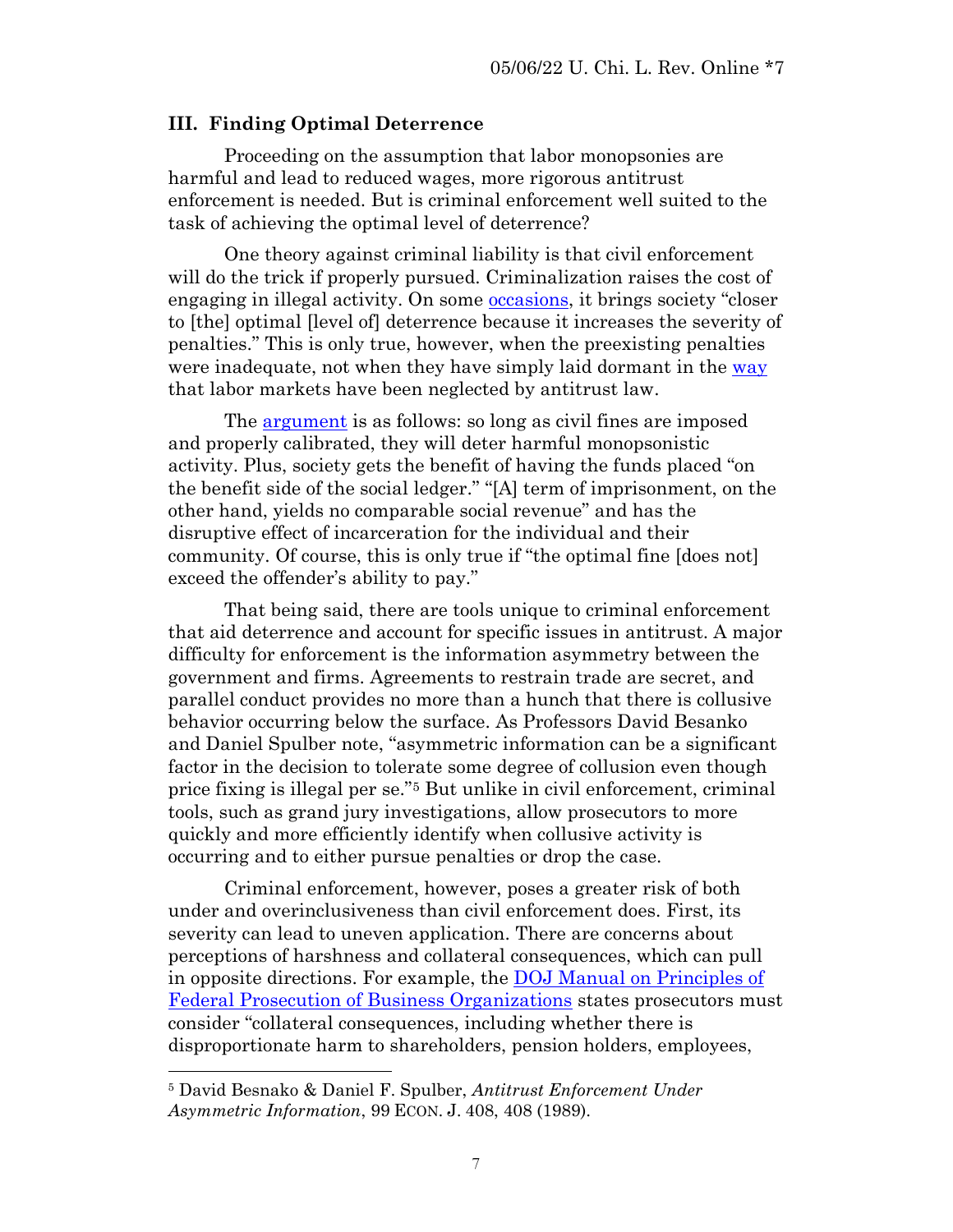and others not proven personally culpable." Prosecuting larger companies might seem less harsh, as they have sufficient resources to mount a strong defense, but there also might be more collateral consequences. As Professor Eric Posner [noted,](https://perma.cc/4MNE-PEYD) the wage-fixing between the CEOs in the 2010 Silicon Valley case was "blatant," and "if the conspirators had fixed prices rather than wages, they would probably have gone to jail." Further, when faced with high profile defendants, like Steve Jobs, the DOJ might be less willing to pursue criminal charges for fear of the headlines it would create and the possible public backlash that could ensue. This might lead the DOJ to go after lowerprofile employers instead of monster monopsonies like Amazon, which are arguably more harmful to workers. In sum, there are considerations unique to the criminal context that might prevent prosecutors from going after those who should be most deterred.

On the other hand, there is the parallel risk, common to whitecollar prosecutions, of being overinclusive and chilling economically productive activity. The fair-notice issues previously mentioned are not due process violations, but ambiguity over whether activity that is per se illegal—and therefore fair game under DOJ guidelines—can overdeter firms from entering into otherwise procompetitive arrangements where a wage-fixing or no-poach agreement may be ancillary. The risk of incarceration and stigma of a criminal fine makes firms more sensitive to potential criminal penalties.

But there are critical differences between labor monopsonies and other monopolies that mean that criminal prosecution is less likely to overdeter economically productive activity. In the context of consumer goods, there has been a marked willingness to excuse some anticompetitive behavior if it results in lower prices. Known as the [consumer-welfare standard,](https://perma.cc/8U43-VPYS) this approach has come to dominate antitrust enforcement over the last few decades and counsels against deterrence through criminal enforcement except in extreme cases.

But the underlying logic for such hesitation does not apply in the context of labor monopsonies. In that context, the consumers in the market—that is, the employees—are themselves being devalued. Even if one applies a consumer-welfare lens, low prices are not good for the worker-consumer. A lower price is a lower wage, meaning that workerconsumers can now purchase fewer goods in the marketplace. Labor monopsonies are also [worse](https://perma.cc/4MNE-PEYD) for all consumers because the monopsonistic employer "reduces labor costs by hiring fewer people," which in turn means "output declines." That decline in output means that "consumers normally pay higher prices for goods and services sold by labor monopsonists."